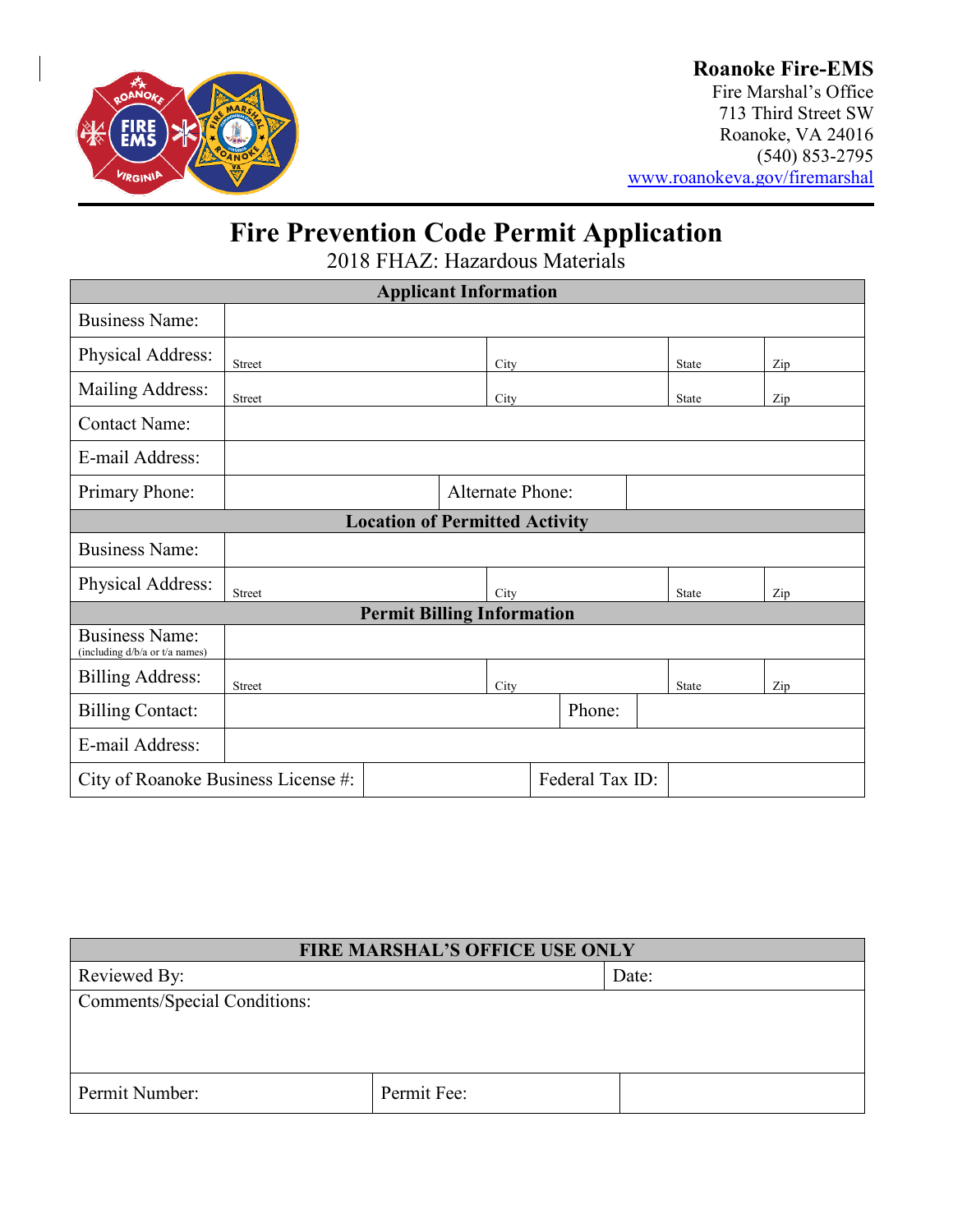| <b>Application Checklist</b> |  |
|------------------------------|--|
|------------------------------|--|

Г

| Review of this permit application requires all of the following to be included:                                                                                                                                                                                                                                                                                                                                                                                                                                                                                              |
|------------------------------------------------------------------------------------------------------------------------------------------------------------------------------------------------------------------------------------------------------------------------------------------------------------------------------------------------------------------------------------------------------------------------------------------------------------------------------------------------------------------------------------------------------------------------------|
| Completed Fire Prevention Code Permit Application                                                                                                                                                                                                                                                                                                                                                                                                                                                                                                                            |
| Site Plan/Floor Plan Showing:<br>1. Location of ALL Hazardous Materials<br>2. List Quantities of ALL Hazardous Materials<br>3. List of hazard classes in each area<br>4. Location of ALL control areas and Group H occupancies.<br>5. Location of All above-ground and under-ground tanks<br>6. List Fire Protection System<br>7. Location of ALL Fire Extinguishers<br>8. Location of ALL Exits or Openings<br>Hazardous Materials Inventory List<br>Hazardous Material Management Plan<br>Accidental Spill and Release Contingency Plan<br>SDS for ALL Hazardous Materials |
| <b>Circumstances of Application/Description of Work</b>                                                                                                                                                                                                                                                                                                                                                                                                                                                                                                                      |
|                                                                                                                                                                                                                                                                                                                                                                                                                                                                                                                                                                              |
|                                                                                                                                                                                                                                                                                                                                                                                                                                                                                                                                                                              |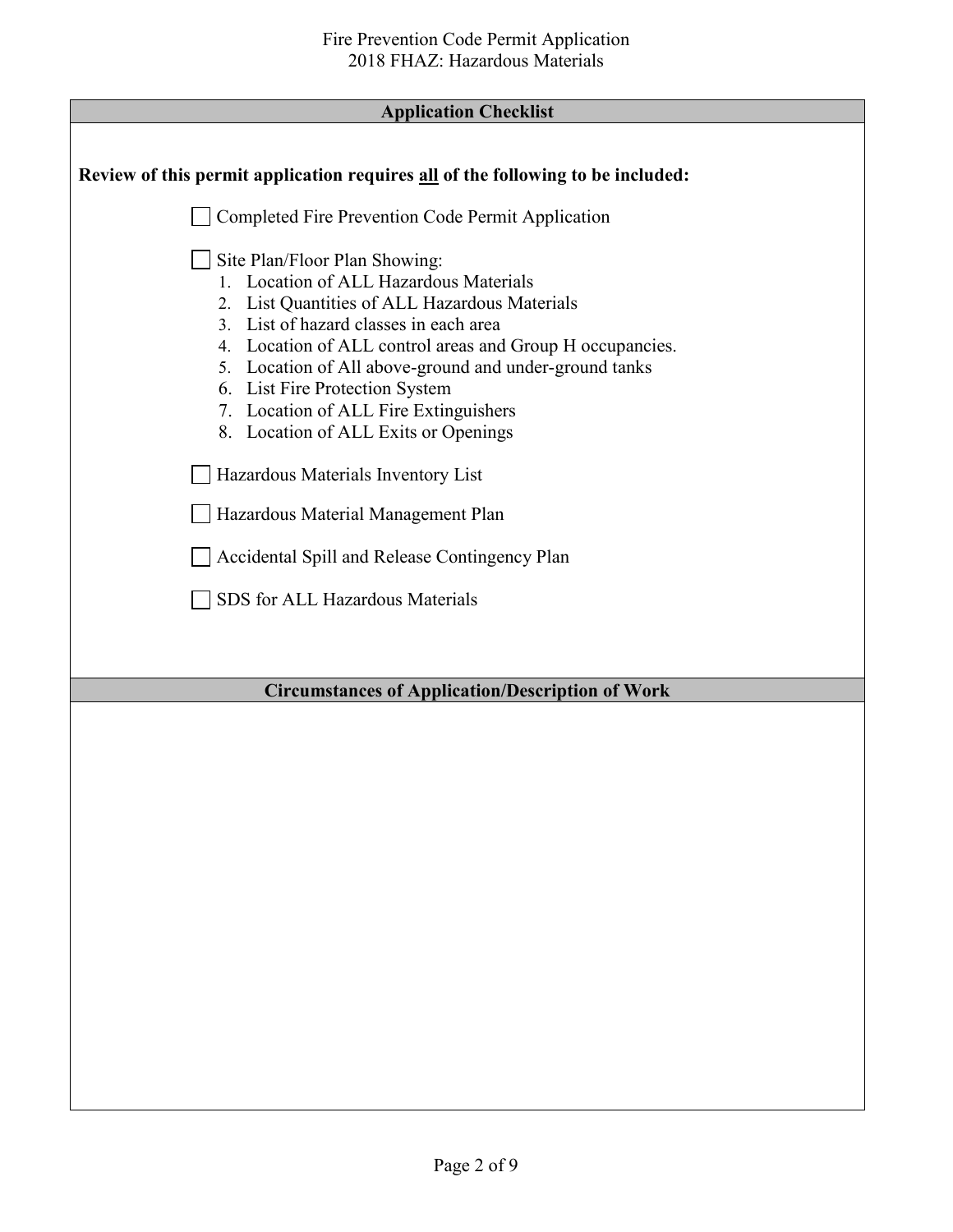#### **Permit General Conditions and Acknowledgements**

The Applicant is required to review the following provisions of the Statewide Fire Prevention Code and its referenced standards. After reviewing each provision, the Applicant must initial each item to acknowledge their review and agreement to comply with the requirement. If the requirement is not applicable to the application, the Applicant is to write N/A in place of their initials.

- Where required by the fire code official, an application for a permit shall include a Hazardous Materials Management Plan (HMMP). The HMMP shall include a facility site plan designating the following:
	- 1. Access to each storage and use area.
	- 2. Location of emergency equipment.
	- 3. Location where liaison will meet emergency responders.
	- 4. Facility evacuation meeting point locations.
	- 5. The general purpose of other areas within the building.

6. Location of all above-ground and underground tanks and their appurtenances including, but not limited to, sumps, vaults, below-grade treatment systems and piping.

- 7. The hazard classes in each area.
- 8. Locations of all control areas and Group H occupancies.
- 9. Emergency exits.

The HMMP shall be maintained on-site for use by emergency responders and shall be updated not less than annually.

- Where required by the fire code official, an application for a permit shall include an HMIS, such as Superfund Amendments and Reauthorization Act of 1986 (SARA) Title III, Tier II Report or other approved statement. The HMIS shall include the following information:
	- 1. Product name.
	- 2. Component.
	- 3. Chemical Abstract Service (CAS) number.
	- 4. Location where stored or used.
	- 5. Container size.
	- 6. Hazard classification.
	- 7. Amount in storage.
	- 8. Amount in use-closed systems.
	- 9. Amount in use-open systems.

The HMIS shall be maintained on-site or readily available through another means where approved by the fire code official for use by temporary responders, and shall be updated not less than annually.

 NFPA 704 Placard shall indicate hazard for stationary containers and above ground tanks. Placards must be posted at all of the following locations:

- Any entrance to the site
- Any entrance to the building and door leading to the room where hazardous materials are located.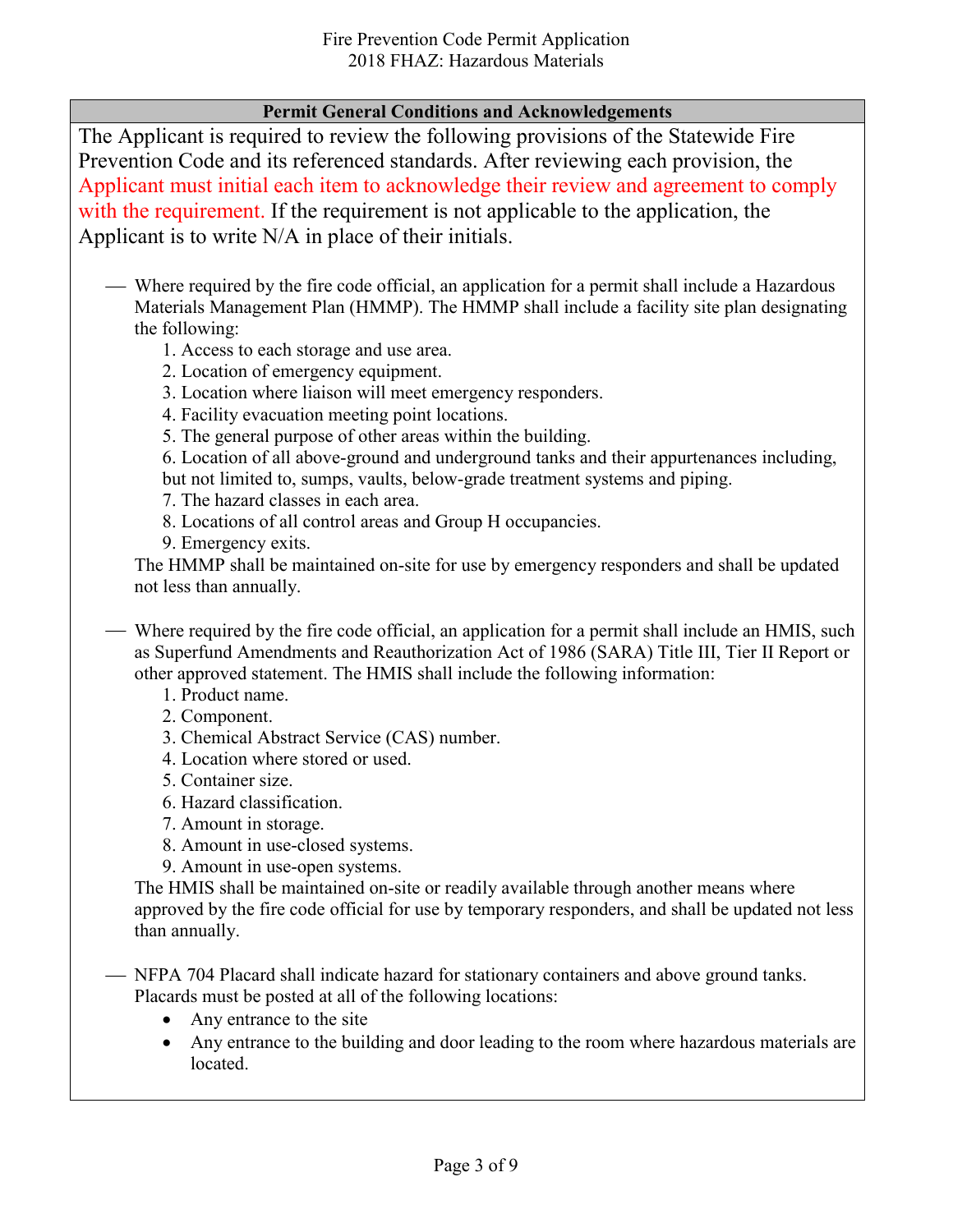- Where hazardous materials are released in quantities reportable under state, federal or local regulations, the fire code official shall be notified and the following procedures required.
	- Records of the unauthorized discharge of hazardous materials by the permittee shall be maintained.
	- Provisions shall be made for controlling and mitigating unauthorized discharged.
	- Where unauthorized discharge caused by primary container failure is discovered, the involved primary container shall be repaired or removed from service.
	- The person, firm or corporation responsible for an unauthorized discharge shall institute and complete all actions necessary to remedy the effects of such unauthorized discharge, whether sudden or gradual, at no cost to the jurisdiction. The fire code official may require records and receipts to verify cleanup and proper disposal of unauthorized discharges. When deemed necessary by the fire code official, cleanup may be initiated by the fire department or by an authorized individual or firm. Costs associated with such cleanup shall be the responsibility of the owner, operator, or other person responsible for the unauthorized discharge.
- Where a facility closure is plan is required in accordance with Section 5001.5 to terminate storage, dispensing, handling or use of hazardous materials, it shall be submitted to the fire code official not less than 30 days prior to facility closure.
- Empty containers and tanks previously used for the storage of hazardous materials shall be free from residual material and vapor as defined by DOTn, the Resource Conservation and Recovery Act (RCRA) or other regulating authority or maintained as specified for the storage of hazardous materials.
- Open flames and high-temperature devices shall not be used in a manner that creates a hazardous condition and shall be listed for use with hazardous materials stored or used.
- Smoking shall be prohibited and "No Smoking" signs provided as follows:
	- In rooms or areas where hazardous materials are stored or dispensed or used in open systems in amounts requiring a permit in accordance with section 5001.5.
	- Within 25 feet of outdoor storage, dispensing or open use areas.
	- Facilities or areas within facilities that have been designated as totally "no smoking" shall have "No Smoking" signs placed at all entrances to the facility or area. Designated areas within such facilities where smoking is permitted either permanently or temporarily shall be identified with signs designating that smoking is permitted in these areas only.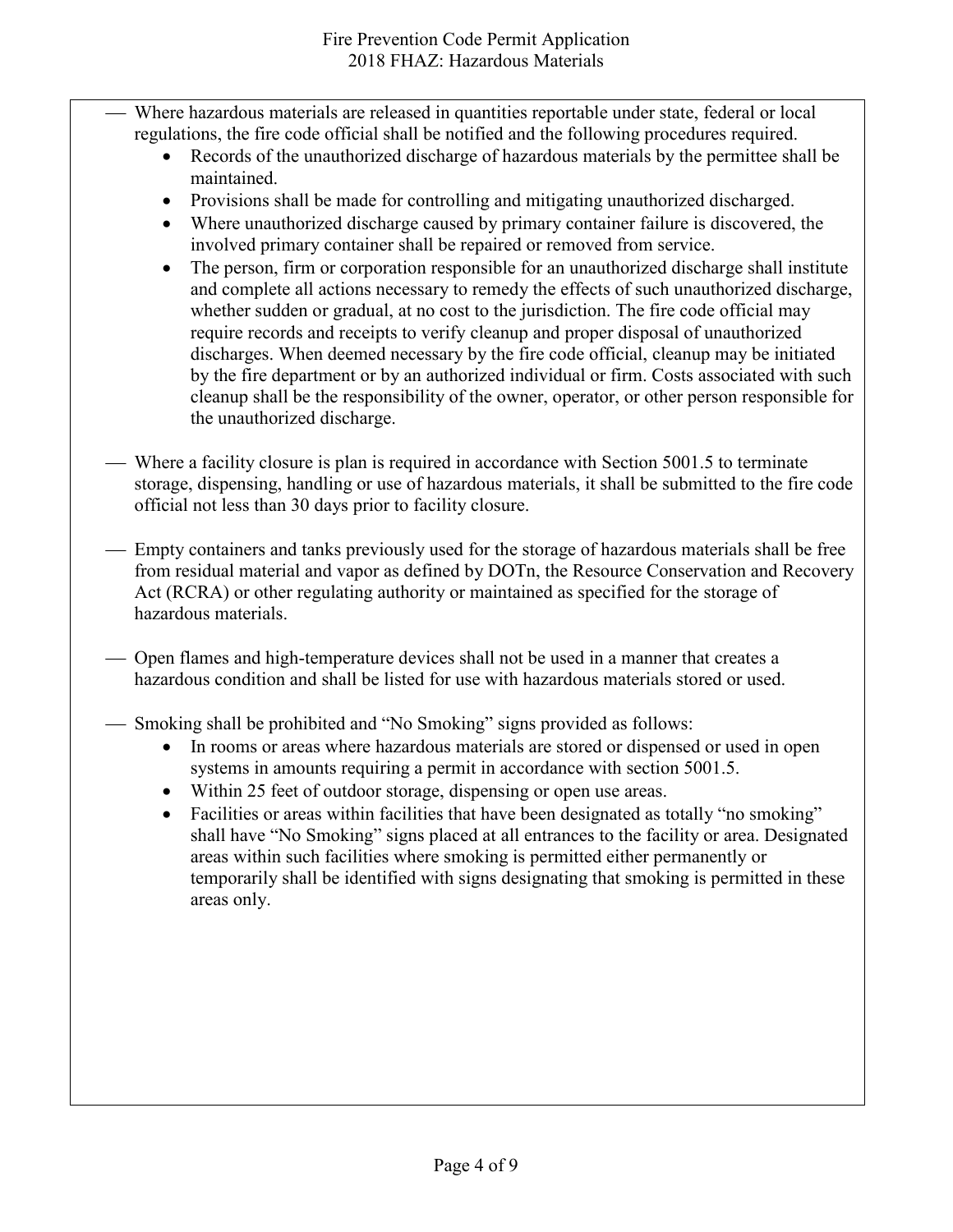#### Fire Prevention Code Permit Application 2018 FHAZ: Hazardous Materials

#### **Permit Certification**

By my signature below, I hereby certify that I have read and examined this application and that all of the information contained therein is true and correct. Furthermore, I certify that the proposed operations will fully comply with the requirements contained in The Virginia Statewide Fire Prevention Code and any other related laws and /or Codes. I agree to indemnify, save harmless, and defend the City of Roanoke, its agents and employees, from all claims, damages, costs, expenses, and charges, including attorney's fees, which arise out of or by reason of these operations.

I acknowledge that if a permit is issued based on this application, it shall only be valid with in the building, facility, and/or location listed on this application for the specific date(s) and time(s) for which it is issued.

I acknowledge that approval of this application does not constitute permit issuance. Permit issuance does not occur until the completion of an on-site inspection by the Roanoke Fire Marshal's Office.

I acknowledge and understand that any violations of the Virginia Statewide Fire Prevention Code and/or the requirements of this permit may result in immediate permit suspension or revocation.

I agree to indemnify, save harmless, and defend the City of Roanoke, Virginia and its agents and employees from all claims, damages, costs, expenses, and charges, including attorney's fees, which arise out of or by reason of the activities associated with this permit.

| Name:             |       |  |
|-------------------|-------|--|
| <b>Signature:</b> | Date: |  |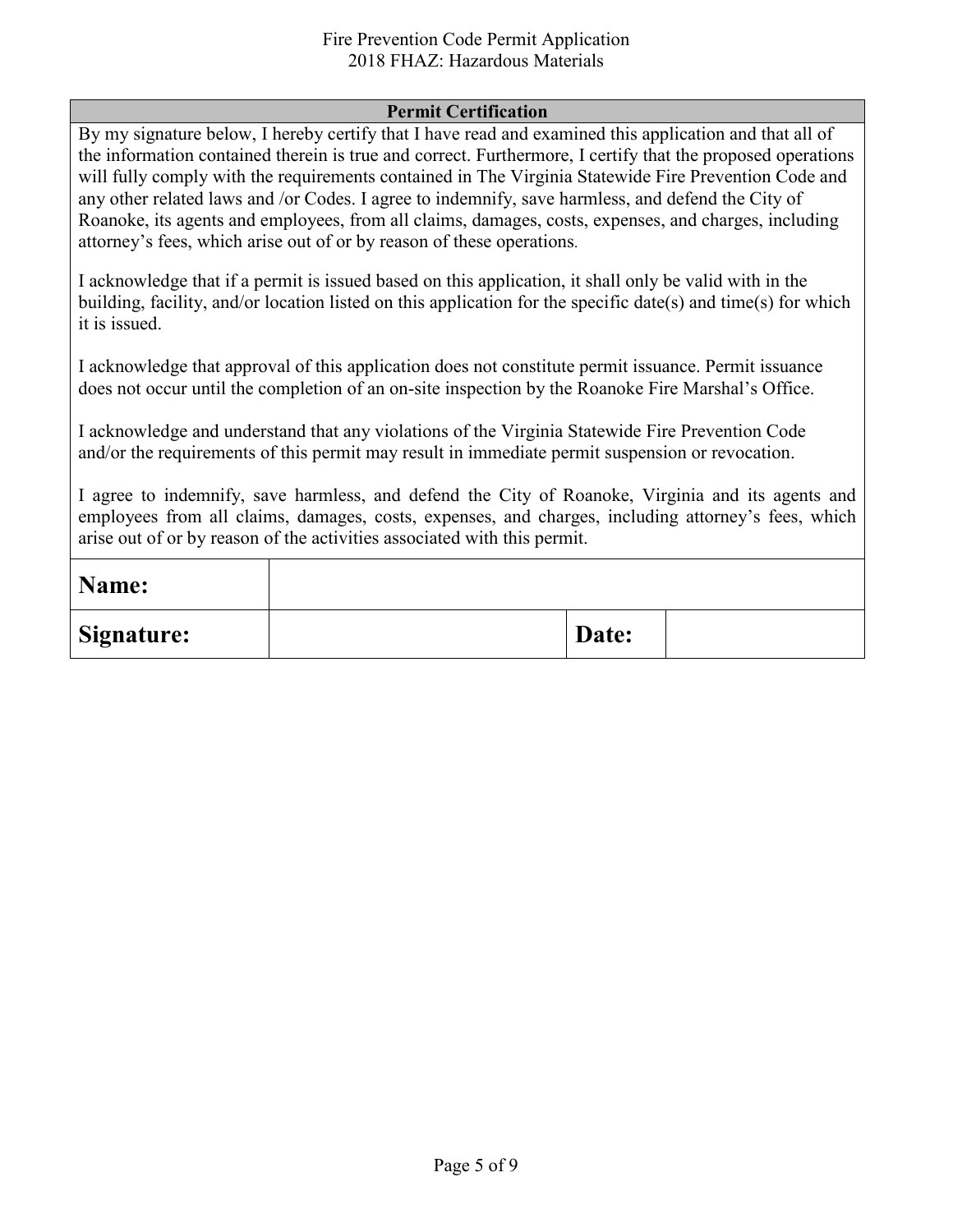## **Fire Prevention Code Permit Application Instructions and Conditions**

2018 FHAZ: Hazardous Materials

| Permit<br>Name:                                                     | 2018 FHAZ: Hazardous Materials         |                                       |  |  |  |
|---------------------------------------------------------------------|----------------------------------------|---------------------------------------|--|--|--|
| <b>Statewid</b><br>e Fire<br>Preventi<br>on Code<br><b>Section:</b> | 5001.5                                 |                                       |  |  |  |
|                                                                     | PERMIT AMOUNTS FOR HAZARDOUS MATERIALS |                                       |  |  |  |
|                                                                     | <b>TYPE OF MATERIAL</b>                | <b>AMOUNT</b>                         |  |  |  |
|                                                                     | Combustible liquids                    | See flammable and combustible liquids |  |  |  |
|                                                                     | Corrosive materials                    |                                       |  |  |  |
|                                                                     | Gases                                  | See compressed gases                  |  |  |  |
|                                                                     | Liquids                                | 55 gallons                            |  |  |  |
|                                                                     | Solids                                 | 1000 pounds                           |  |  |  |
|                                                                     | <b>Explosive materials</b>             | See explosives                        |  |  |  |
|                                                                     | Flammable materials                    |                                       |  |  |  |
|                                                                     | Gases                                  | See compressed gases                  |  |  |  |
|                                                                     | Liquids                                | See flammable and combustible liquids |  |  |  |
|                                                                     | Solids                                 | 100 pounds                            |  |  |  |
| Scope:                                                              | Highly toxic materials                 |                                       |  |  |  |
|                                                                     | Gases                                  | See compressed gases                  |  |  |  |
|                                                                     | Liquids                                | Any amount                            |  |  |  |
|                                                                     | Solids                                 | Any amount                            |  |  |  |
|                                                                     | Oxidizing materials                    |                                       |  |  |  |
|                                                                     | Gases                                  | See compressed gases                  |  |  |  |
|                                                                     | Liquids                                |                                       |  |  |  |
|                                                                     | Class 4                                | Any amount                            |  |  |  |
|                                                                     | Class 3                                | 1 gallon <sup>a</sup>                 |  |  |  |
|                                                                     | Class 2                                | 10 gallons                            |  |  |  |
|                                                                     | Class 1                                | 55 gallons                            |  |  |  |
|                                                                     | Solids                                 |                                       |  |  |  |
|                                                                     | Class 4                                | Any amount                            |  |  |  |
|                                                                     | Class 3                                | $10$ pounds <sup>b</sup>              |  |  |  |
|                                                                     | Class 2                                | 100 pounds                            |  |  |  |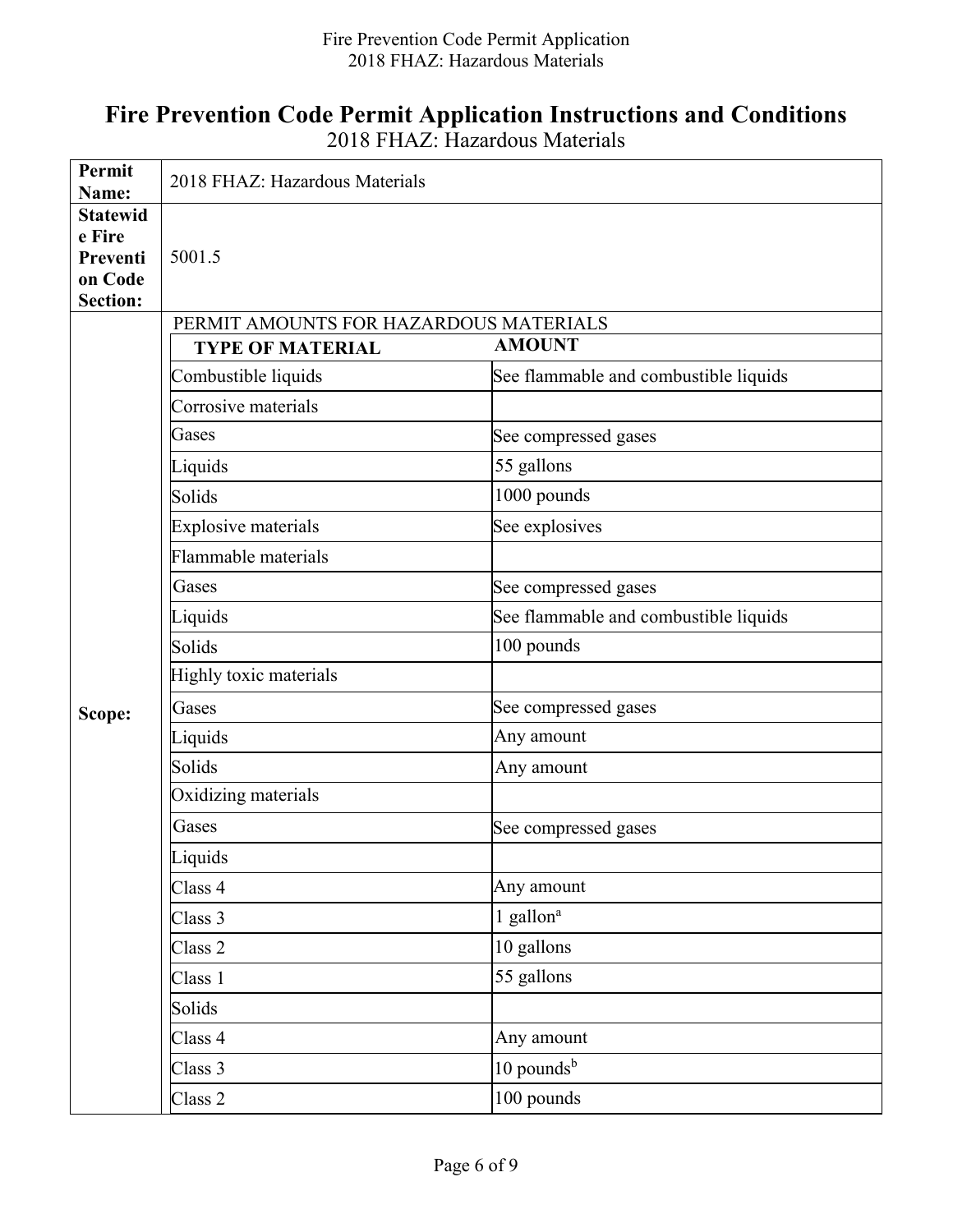| Class 1                       | 500 pounds           |
|-------------------------------|----------------------|
| Organic peroxides             |                      |
| Liquids                       |                      |
| Class I                       | Any amount           |
| Class II                      | Any amount           |
| Class III                     | 1 gallon             |
| Class IV                      | 2 gallons            |
| Class V                       | No permit required   |
| Solids                        |                      |
| Class I                       | Any amount           |
| Class II                      | Any amount           |
| Class III                     | 10 pounds            |
| Class IV                      | 20 pounds            |
| Class V                       | No permit required   |
| Pyrophoric materials          |                      |
| Gases                         | See compressed gases |
| Liquids                       | Any amount           |
| Solids                        | Any amount           |
| Toxic materials               |                      |
| Gases                         | See compressed gases |
| Liquids                       | 10 gallons           |
| Solids                        | 100 pounds           |
| Unstable (reactive) materials |                      |
| Liquids                       |                      |
| Class 4                       | Any amount           |
| Class 3                       | Any amount           |
| Class 2                       | 5 gallons            |
| Class 1                       | 10 gallons           |
| Solids                        |                      |
| Class 4                       | Any amount           |
| Class 3                       | Any amount           |
| Class 2                       | 50 pounds            |
| Class 1                       | 100 pounds           |
|                               |                      |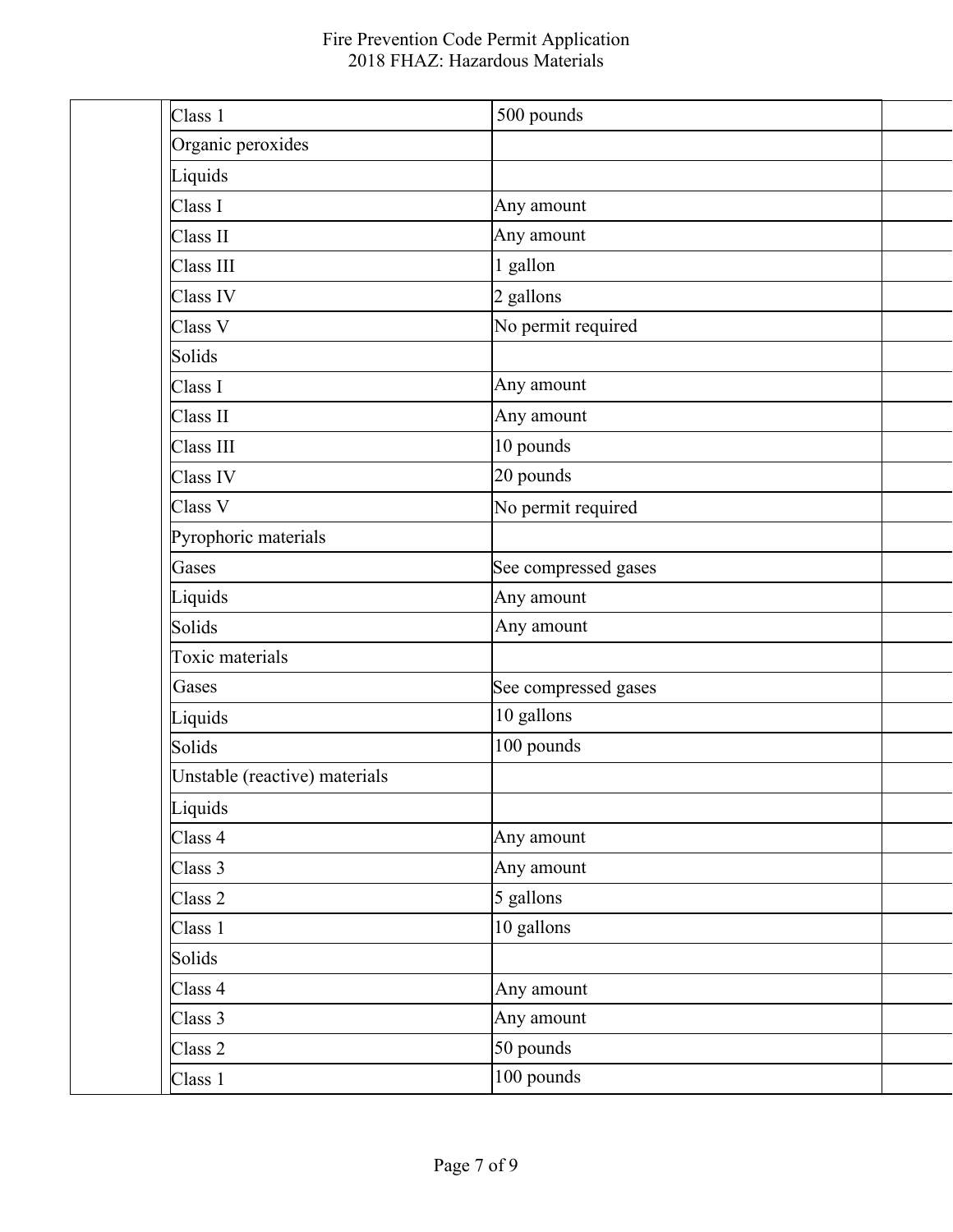|                                             | Water reactive materials                                                                                                                                                                                                                |                                                                                                                                                                                                                                                                                                                                                        |  |
|---------------------------------------------|-----------------------------------------------------------------------------------------------------------------------------------------------------------------------------------------------------------------------------------------|--------------------------------------------------------------------------------------------------------------------------------------------------------------------------------------------------------------------------------------------------------------------------------------------------------------------------------------------------------|--|
|                                             | Liquids                                                                                                                                                                                                                                 |                                                                                                                                                                                                                                                                                                                                                        |  |
|                                             | Class 3                                                                                                                                                                                                                                 | Any amount                                                                                                                                                                                                                                                                                                                                             |  |
|                                             | Class <sub>2</sub>                                                                                                                                                                                                                      | 5 gallons                                                                                                                                                                                                                                                                                                                                              |  |
|                                             | Class 1                                                                                                                                                                                                                                 | 55 gallons                                                                                                                                                                                                                                                                                                                                             |  |
|                                             | Solids                                                                                                                                                                                                                                  |                                                                                                                                                                                                                                                                                                                                                        |  |
|                                             | Class 3                                                                                                                                                                                                                                 | Any amount                                                                                                                                                                                                                                                                                                                                             |  |
|                                             | Class 2                                                                                                                                                                                                                                 | 50 pounds                                                                                                                                                                                                                                                                                                                                              |  |
|                                             | Class 1                                                                                                                                                                                                                                 | 500 pounds                                                                                                                                                                                                                                                                                                                                             |  |
|                                             | For SI: 1 gallon = 3.785 L, 1 pound = $0.454$ kg.<br>less.                                                                                                                                                                              | 1. a. Twenty gallons when Section 5003.1.1 applies and hazard identification signs in<br>accordance with Section 5003.5 are provided for quantities of 20 gallons or less.<br>2. b. Two hundred pounds when Section 5003.1.1 applies and hazard identification<br>signs in accordance with Section 5003.5 are provided for quantities of 200 pounds or |  |
| Fee:                                        | \$50.00                                                                                                                                                                                                                                 |                                                                                                                                                                                                                                                                                                                                                        |  |
| <b>Duration:</b>                            | Annual                                                                                                                                                                                                                                  |                                                                                                                                                                                                                                                                                                                                                        |  |
| Applicati<br>on<br><b>Require</b><br>ments: | There are specific and specialized requirements described within this application. Please<br>review the application for all requirements.<br>After issuance of your initial permit(s), your permit(s) will be valid for one $(1)$ year. |                                                                                                                                                                                                                                                                                                                                                        |  |
| Operatio<br>nal<br>Require<br>ments:        |                                                                                                                                                                                                                                         | Permit holder agrees to abide by the Virginia Statewide Fire Prevention Code and any special<br>stipulations noted on permit. Please review the application for all operational requirements.                                                                                                                                                          |  |